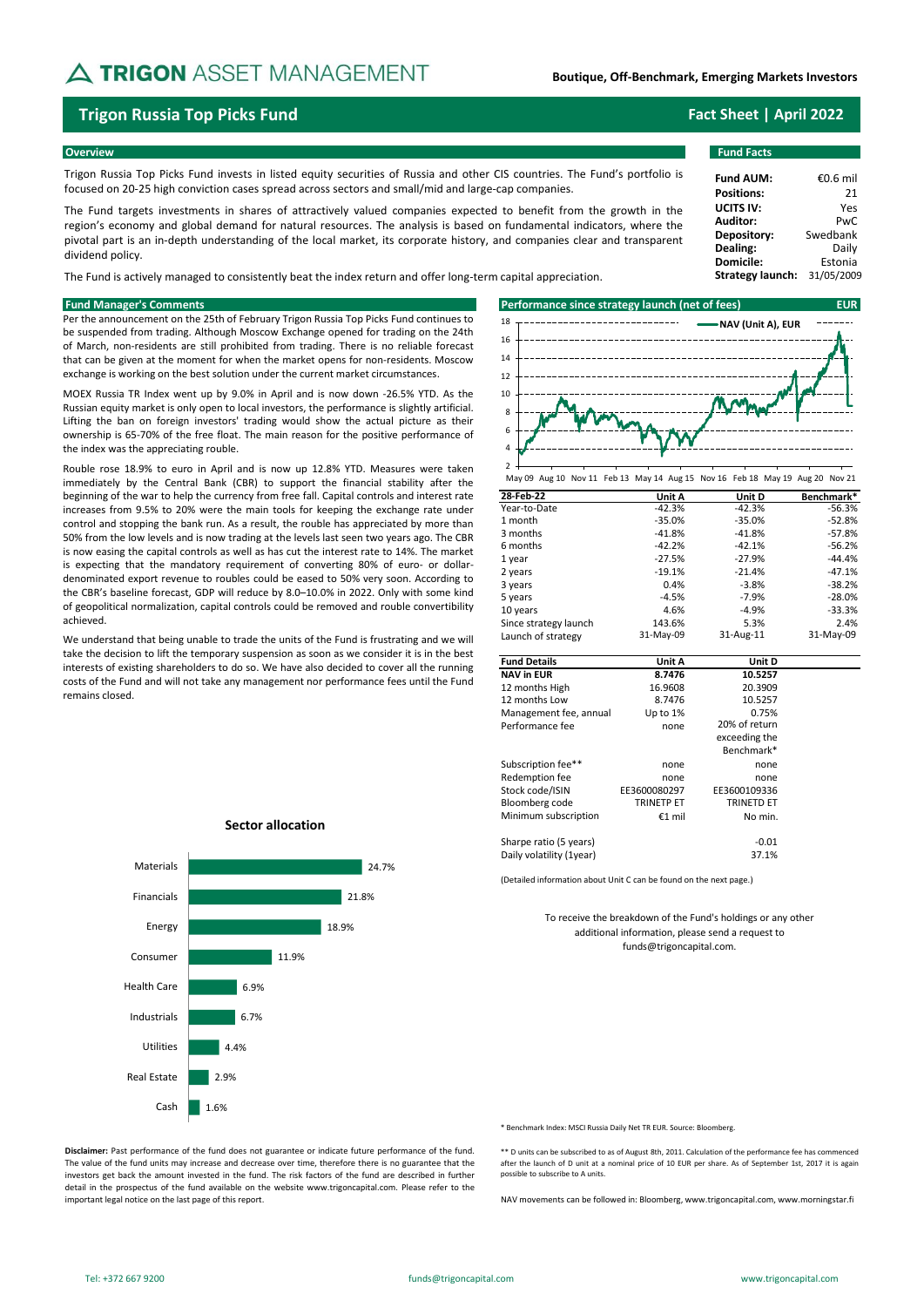# A TRIGON ASSET MANAGEMENT

**Boutique, Off-Benchmark, Emerging Markets Investors**

## **Trigon Russia Top Picks Fund Fact Sheet | April 2022**

performance of calendar years

| <b>Monthly Performance (Unit A)</b> |          |          |          |         |          |         |         |          |          |         |         |            |          |                               |
|-------------------------------------|----------|----------|----------|---------|----------|---------|---------|----------|----------|---------|---------|------------|----------|-------------------------------|
| Year                                | Jan      | Feb      | Mar      | Apr     | Mav      | Jun     | Jul     | Aug      | Sept     | Oct     | Nov     | <b>Dec</b> | Annual   | CAGR*                         |
| 2022                                | $-11.2%$ | $-35.0%$ |          |         |          |         |         |          |          |         |         |            |          |                               |
| 2021                                | 7.1%     | 3.3%     | 5.6%     | 0.7%    | 5.6%     | 5.9%    | 0.8%    | 4.7%     | 2.4%     | 5.9%    | $-8.4%$ | 0.9%       | 32.6%    |                               |
| 2020                                | 13.6%    | $-9.4%$  | $-23.2%$ | 12.5%   | 5.6%     | 1.1%    | 2.9%    | 2.3%     | $-0.6%$  | $-4.7%$ | 9.7%    | 4.9%       | 2.8%     |                               |
| 2019                                | 6.0%     | $-1.0%$  | $-0.1%$  | 4.5%    | 1.0%     | 8.3%    | 3.9%    | $-4.3%$  | 3.9%     | 1.0%    | 1.7%    | 5.6%       | 43.6%    |                               |
| 2018                                | 4.0%     | 1.1%     | $-3.4%$  | $-7.6%$ | 2.3%     | $-0.6%$ | 1.9%    | $-9.7%$  | 8.0%     | $-1.9%$ | 0.5%    | $-7.6%$    | $-12.0%$ |                               |
| 2017                                | $-6.5%$  | $-3.3%$  | 3.5%     | $-0.7%$ | $-9.1%$  | $-6.5%$ | 0.3%    | 10.8%    | 4.6%     | $-0.7%$ | $-3.6%$ | $-1.0%$    | $-3.2%$  |                               |
| 2016                                | 6.4%     | 1.9%     | 9.8%     | 8.2%    | 2.7%     | 4.5%    | 2.9%    | 7.3%     | 5.3%     | 4.7%    | 8.2%    | 10.0%      | 75.9%    | 16.7%<br>2 years              |
| 2015                                | $-10.1%$ | 24.3%    | 7.2%     | 10.5%   | 4.7%     | $-5.7%$ | $-6.2%$ | $-6.9%$  | $-1.6%$  | 12.2%   | 4.3%    | $-8.9%$    | 41.7%    | 25.1%<br>3 years              |
| 2014                                | 0.6%     | $-5.6%$  | $-7.4%$  | $-2.6%$ | 17.1%    | 5.5%    | $-7.1%$ | $-4.2%$  | $-2.0%$  | $-5.4%$ | $-9.2%$ | $-25.6%$   | $-47.3%$ | 10.8%<br>5 years              |
| 2013                                | 14.5%    | $-1.2%$  | $-6.0%$  | $-6.6%$ | $-0.1%$  | $-5.0%$ | 0.1%    | 2.3%     | 4.7%     | 2.0%    | $-2.5%$ | 3.2%       | $-8.8%$  |                               |
| 2012                                | 3.3%     | 5.5%     | $-3.0%$  | $-1.6%$ | $-13.9%$ | 2.1%    | 5.4%    | $-1.0%$  | 2.9%     | $-0.8%$ | $-2.6%$ | 4.3%       | 9.8%     |                               |
| 2011                                | 10.4%    | $-0.6%$  | $-0.7%$  | $-7.6%$ | $-0.2%$  | $-1.9%$ | 5.0%    | $-13.9%$ | $-15.0%$ | 14.7%   | 1.6%    | $-7.2%$    | $-23.4%$ |                               |
| 2010                                |          | 5.9%     | 13.0%    | 7.1%    | $-5.2%$  | 2.8%    | 2.6%    | 1.2%     | 0.7%     | $-0.4%$ | 14.7%   | 3.3%       | 70.0%    | * Compound annual growth      |
| 2009                                |          |          |          |         |          | $-2.1%$ | 4.3%    | 11.0%    | 19.4%    | $-2.5%$ | 4.7%    | 7.1%       |          | rate, i.e. average annualized |

*\*Performance net of fees*

### **Risk Management Report (Unit A) Geographic Allocation Geographic Allocation Geographic Allocation**

|                               | 1M       | 3M    | 6M    | 1Y    | <b>2Y</b> |                          | Feb-22 | <b>Aug-21</b> | Feb-21 |
|-------------------------------|----------|-------|-------|-------|-----------|--------------------------|--------|---------------|--------|
| Volatility (daily)            | 109.4%   | 68.7% | 50.8% | 37.1% | 33.8%     | Russia                   | 86.2%  | 86.1%         | 88.3%  |
| Volatility (monthly)          |          |       |       | 41.1% | 36.0%     | Kazakhstan               | 12.1%  | 7.2%          | 9.0%   |
| <b>Downside Risk Analysis</b> |          |       |       |       |           | Cash                     | 1.6%   | 6.7%          | 2.7%   |
| Negative months / total       | 63/152   | 41%   |       |       |           |                          |        |               |        |
| Worst calendar month          | $-35.0%$ |       |       |       |           | <b>Sector Allocation</b> |        |               |        |
| Worst calendar quarter        | $-36.2%$ |       |       |       |           |                          |        |               |        |
|                               |          |       |       |       |           |                          | Feb-22 | <b>Aug-21</b> | Feb-21 |
| <b>Upside Risk Analysis</b>   |          |       |       |       |           | Materials                | 24.7%  | 26.5%         | 31.4%  |
| Positive months / total       | 89/152   | 59%   |       |       |           | Financials               | 21.8%  | 7.2%          | 4.7%   |
| Best calendar month           | 24.3%    |       |       |       |           | Energy                   | 18.9%  | 13.4%         | 20.1%  |
| Best calendar quarter         | 41.9%    |       |       |       |           | Consumer                 | 11.9%  | 13.8%         | 8.0%   |
|                               |          |       |       |       |           | <b>Health Care</b>       | 6.9%   | 8.5%          | 8.4%   |
| <b>Market Cap Allocation</b>  |          |       |       |       |           | Industrials              | 6.7%   | 7.5%          | 6.2%   |
|                               |          |       |       |       |           | <b>Utilities</b>         | 4.4%   | 4.3%          | 4.3%   |

| Small Cap (0 - 500 mio EUR)   |  |
|-------------------------------|--|
| Mid Cap (500 mio - 5bn EUR)   |  |
| Large Cap (more than 5bn EUR) |  |

| <b>Monthly Return Contribution Analysis (Unit A)</b> |          |                    |          | <b>Performance</b> (net of fees) |           |
|------------------------------------------------------|----------|--------------------|----------|----------------------------------|-----------|
| Kazakhstan                                           | $-2.3%$  | Holding            | $-0.6%$  | 28-Feb-22                        | Unit 0    |
| Russia                                               | $-32.8%$ | Utilities          | $-1.3%$  | Year-to-Date                     | $-42.4%$  |
|                                                      |          | <b>Real Estate</b> | $-1.7%$  | 1 month                          | $-35.1%$  |
|                                                      |          | <b>Health Care</b> | $-2.2%$  | 3 months                         | $-42.0%$  |
|                                                      |          | Industrials        | $-3.4%$  | 6 months                         | $-42.5%$  |
|                                                      |          | Consumer           | $-4.7%$  | 1 year                           | $-28.2%$  |
|                                                      |          | Materials          | $-6.2%$  | 2 years                          | $-20.7%$  |
|                                                      |          | Energy             | $-7.2%$  | 3 years                          | $-2.6%$   |
|                                                      |          | Financials         | $-7.7%$  | 5 years                          | $-8.0%$   |
|                                                      |          |                    |          | Since launch                     | 130.0%    |
|                                                      |          |                    |          | Launch of unit                   | 15-Apr-09 |
| <b>Monthly Return</b>                                | $-35.0%$ |                    | $-35.0%$ |                                  |           |
|                                                      |          |                    |          |                                  |           |

**Disclaimer:** Past performance of the fund does not guarantee or indicate future performance of the fund. The value of the fund units may increase and decrease over time, therefore there is no guarantee that the investors get back the amount invested in the fund. The risk factors of the fund are described in further detail in the prospectus of the fund available on the website www.trigoncapital.com. Please refer to the important legal notice on the last page of this report.

|        |       |       |       |       | <b>Geographic Allocation</b> |        |               |        |
|--------|-------|-------|-------|-------|------------------------------|--------|---------------|--------|
| 1M     | ЗM    | 6M    | 1Υ    | 2Y    |                              | Feb-22 | <b>Aug-21</b> | Feb-21 |
| 109.4% | 68.7% | 50.8% | 37.1% | 33.8% | Russia                       | 86.2%  | 86.1%         | 88.3%  |
|        |       |       | 41.1% | 36.0% | Kazakhstan                   | 12.1%  | 7.2%          | 9.0%   |

| Worst calendar month<br>Worst calendar quarter | -35.0%<br>$-36.2%$ | Sector Allocation  |        |               |        |
|------------------------------------------------|--------------------|--------------------|--------|---------------|--------|
|                                                |                    |                    | Feb-22 | <b>Aug-21</b> | Feb-21 |
| <b>Upside Risk Analysis</b>                    |                    | Materials          | 24.7%  | 26.5%         | 31.4%  |
| Positive months / total                        | 89/152<br>59%      | Financials         | 21.8%  | 7.2%          | 4.7%   |
| Best calendar month                            | 24.3%              | Energy             | 18.9%  | 13.4%         | 20.1%  |
| Best calendar quarter                          | 41.9%              | Consumer           | 11.9%  | 13.8%         | 8.0%   |
|                                                |                    | <b>Health Care</b> | 6.9%   | 8.5%          | 8.4%   |
| <b>Market Cap Allocation</b>                   |                    | Industrials        | 6.7%   | 7.5%          | 6.2%   |
|                                                |                    | <b>Utilities</b>   | 4.4%   | 4.3%          | 4.3%   |
| Small Cap (0 - 500 mio EUR)                    | 2.9%               | <b>Real Estate</b> | 2.9%   | 4.0%          | 4.4%   |
| Mid Cap (500 mio - 5bn EUR)                    | 42.0%              | Holding            |        | 4.2%          | 5.5%   |
| Large Cap (more than 5bn EUR)                  | 53.5%              | Telecoms           |        | 3.8%          | 4.3%   |
|                                                |                    | Cash               | 1.6%   | 6.7%          | 2.7%   |

### **Monthly Reformance** (net of fees)

| Holding            | $-0.6%$ | 28-Feb-22      | Unit C    |  |
|--------------------|---------|----------------|-----------|--|
| <b>Utilities</b>   | $-1.3%$ | Year-to-Date   | $-42.4%$  |  |
| Real Estate        | $-1.7%$ | 1 month        | $-35.1%$  |  |
| <b>Health Care</b> | $-2.2%$ | 3 months       | $-42.0%$  |  |
| Industrials        | $-3.4%$ | 6 months       | $-42.5%$  |  |
| Consumer           | $-4.7%$ | 1 year         | $-28.2%$  |  |
| Materials          | $-6.2%$ | 2 years        | $-20.7%$  |  |
| Energy             | $-7.2%$ | 3 years        | $-2.6%$   |  |
| <b>Financials</b>  | -7.7%   | 5 years        | $-8.0\%$  |  |
|                    |         | Since launch   | 130.0%    |  |
|                    |         | Launch of unit | 15-Apr-09 |  |
|                    |         |                |           |  |

C units can be subscribed to as of April 6th, 2009. Calculation of the performance fee has commenced after the launch of C unit at a nominal price of 10 EUR per share. D units can be subscribed to as of August 8th, 2011. Calculation of the performance fee has commenced after the launch of D unit at a nominal price of 10 EUR per share.

| <b>Fund Details</b>    | Unit C            | Unit E (USD)      |
|------------------------|-------------------|-------------------|
| <b>NAV</b>             | 22.9964           |                   |
| 12 months High         | 44.7415           |                   |
| 12 months Low          | 22.9964           |                   |
| Management fee, annual | Up to $2%$        | 0.75%             |
| Performance fee        | none              | 20% of return     |
|                        |                   | exceeding the     |
|                        |                   | Benchmark*        |
| Subscription fee**     | none              | none              |
| Redemption fee         | none              | none              |
| Stock code/ISIN        | EE3600102380      | EE3600109450      |
| Bloomberg code         | <b>TRINETC ET</b> | <b>TRINETU ET</b> |
| Minimum subscription   | none              | none              |

\*E unit: 20% of return that exceeds MSCI Russia Daily Net TR USD YTD performance. \*\*C units can be subscribed to as of April 6th, 2009. E units can be subscribed to as of September 1st, 2017.

Signatory of: